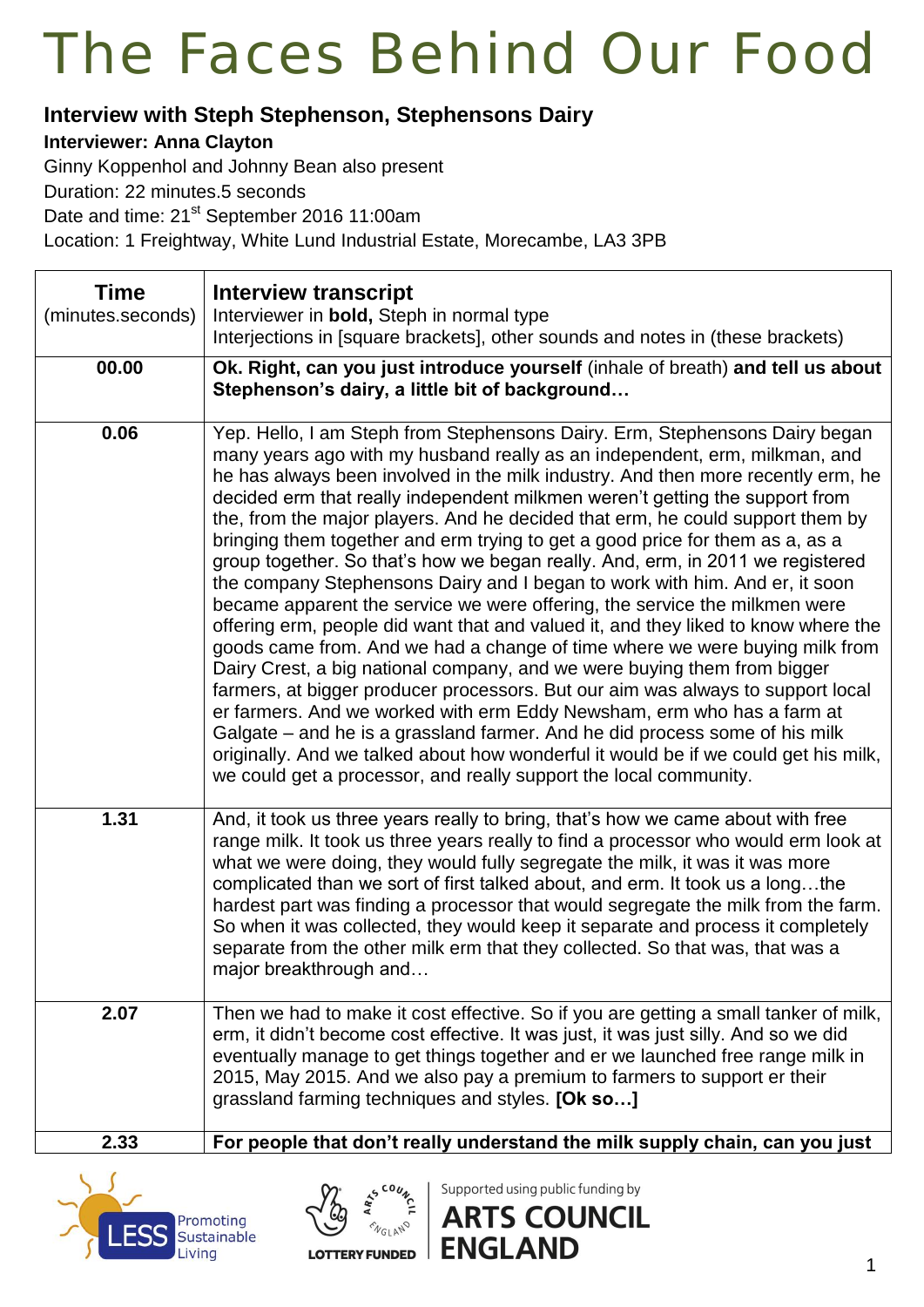|      | briefly describe it – you mentioned the processor [yeah] - what do they do?<br>[yeah]                                                                                                                                                                                                                                                                                                                                                                                                                                                                                                                                                                                                                                                                                                                                                                                                                                                                                                                                                                                                                                                                                                                                                                                                                                                                                                                                                                                                                                                                                                                                                                                                                                                                                  |
|------|------------------------------------------------------------------------------------------------------------------------------------------------------------------------------------------------------------------------------------------------------------------------------------------------------------------------------------------------------------------------------------------------------------------------------------------------------------------------------------------------------------------------------------------------------------------------------------------------------------------------------------------------------------------------------------------------------------------------------------------------------------------------------------------------------------------------------------------------------------------------------------------------------------------------------------------------------------------------------------------------------------------------------------------------------------------------------------------------------------------------------------------------------------------------------------------------------------------------------------------------------------------------------------------------------------------------------------------------------------------------------------------------------------------------------------------------------------------------------------------------------------------------------------------------------------------------------------------------------------------------------------------------------------------------------------------------------------------------------------------------------------------------|
| 2.42 | So if I explain, erm, obviously they farm, farmers milk the cows and it doesn't<br>matter whether they are intensively farmed or whether the cows go out to graze,<br>the milk's collected and when it goes back to the processor it's all mixed<br>together, which is fine, but as a consumer you don't have a choice where that<br>milk comes from. So if you want to, if you've made a choice that you want to<br>support grassland farmers, and you value what they are doing- they tend to be in<br>smaller herds. You can't, you couldn't at that point do it because all of the milk<br>was mixed together. And that cuts down on costs, so obviously, a tanker can go<br>around, collect from the farms. It brings it back to the processor, and the<br>processor, erm, he, he, he pasteurizes it basically and then he puts it into the<br>whole milk, the semi skimmed and the skimmed milk – whether that be glass or<br>plastic ravel up. That's what the processor does and then he distributes it.<br>Whether So some of the major processors are Muller Wiseman, Dairy Crest at<br>that time, Arla Foods – the big national companies that supply the major<br>supermarkets. So it's, it's almost mass produced in that- not necessarily in the<br>farms- but if you are a small farmer, your milk is mixed with somebody's that's<br>mass produced. Erm, and so, and then it is sent to the distributor. But we wanted<br>to add value to the smaller farmers, that were grassland farmers, that were being<br>squeezed really because they didn't have the big herds. And to give consumers<br>a choice because we really, and still today we are finding that more and more<br>people just presume all cows go out to graze and that isn't the case. |
| 4.14 | Can you tell us a little bit more about that? So what does it mean to have<br>free range milk?                                                                                                                                                                                                                                                                                                                                                                                                                                                                                                                                                                                                                                                                                                                                                                                                                                                                                                                                                                                                                                                                                                                                                                                                                                                                                                                                                                                                                                                                                                                                                                                                                                                                         |
| 4.20 | So to have free range milk; obviously cows have to be housed in winter because<br>of the climate and the grass obviously doesn't grow and it's, it's not as nutritional.<br>Erm, and so, erm, grassland farms. So our pasture promise farmers, they have a<br>standard to meet. So they promise, and they have to meet the standards that the<br>cows go out to graze for at least six months of the year – that's day and night. So<br>for example, say he brings them in for milking, even in milking; oh I can't be<br>bothered to turn them back out into the fields because whatever, it's a<br>commitment to care for his cows and actually yes, I've made this promise and I<br>am going to send them out to graze. Erm, it's about looking after his land to<br>ensure that, obviously as a grassland farmer you have got to have enough fields<br>for your cows, for that volume of cows to graze on- to give them enough nutrition.<br>Erm, it's a predominantly grass-based diet, there's all sorts of standards that they<br>have to meet, the farmers. So it's the six months of year, it's a predominantly<br>grass-based diet and, erm, obviously they are housed in the winter, so the<br>farmers will inform us when the cows come in for winter. So at the moment we<br>know that they are still out. Erm (phone ringing). Sorry [that's fine]- it will go to<br>answer machine. Erm, I'll just wait until it finishes and work out where I'm up to.<br>[So they come in in winter, they meet the standards, erm so I need to mention<br>that we pay a premium for them]. Ok sorry [that's fine].                                                                                                                                                    |
| 5.43 | So we do pay a premium to the farmers to to farm in this way and we work with                                                                                                                                                                                                                                                                                                                                                                                                                                                                                                                                                                                                                                                                                                                                                                                                                                                                                                                                                                                                                                                                                                                                                                                                                                                                                                                                                                                                                                                                                                                                                                                                                                                                                          |
|      | Supported using public funding by<br><b>ARTS COUNCIL</b><br>Promoting                                                                                                                                                                                                                                                                                                                                                                                                                                                                                                                                                                                                                                                                                                                                                                                                                                                                                                                                                                                                                                                                                                                                                                                                                                                                                                                                                                                                                                                                                                                                                                                                                                                                                                  |

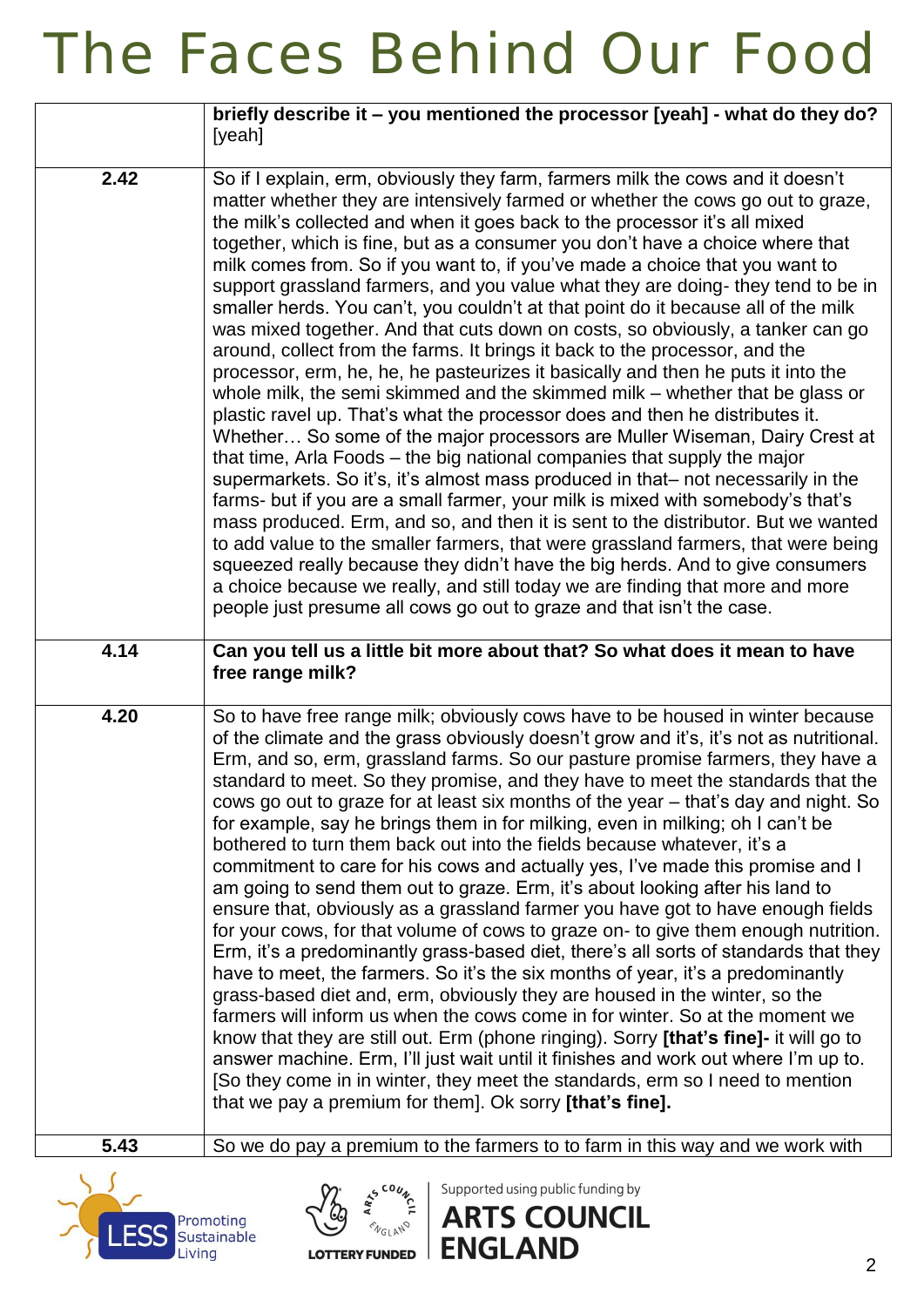|       | them closely, we liaise with them and we discuss with them. Erm, it gives<br>consumers a choice erm and our milk bears the pasture promise logo. The<br>plastic bottles has a label on that shows the pasture promise label which we are<br>hoping is a little bit like the red tractor, so people know that that's British farming,<br>and we are hoping that this standard, people will recognise and say "oh that,<br>that's from cows that go out to graze".                                                                                                                                                                                                                                                                                                                                                           |
|-------|----------------------------------------------------------------------------------------------------------------------------------------------------------------------------------------------------------------------------------------------------------------------------------------------------------------------------------------------------------------------------------------------------------------------------------------------------------------------------------------------------------------------------------------------------------------------------------------------------------------------------------------------------------------------------------------------------------------------------------------------------------------------------------------------------------------------------|
| 6.11  | So what's the alternative? Like<br>The alternative is, is erm, yeah, mass produced supermarket milk. Erm, you don't<br>know where it comes from. I don't want to criticise the intensive farming, I'm not<br>saying they are being cruel to cows, but it's a personal choice that people want to<br>make. And where we are in, in Lancashire and the North West, we have got an<br>abundance of lovely green pasture and lots of farmers farming this way, and we<br>support them, erm, the best we can, erm to get a good price for them. Erm, we<br>also offer a range of other goods. Erm we try and source them locally where<br>possible, and we do offer an organic range as well but we, we just buy that in<br>from er, a supplier. [OK]                                                                           |
| 6.54  | So how many farms do you currently work with?<br>At the moment we currently have er three farms that we are getting their milk<br>from. We have a fourth farm, we've probably about another three farmers that we<br>are talking with and negotiating with, erm, one of them is very close by in<br>Lancashire, erm to us in Galgate erm, that, erm, we have worked with since day<br>one. And obviously we haven't been able to take his milk because he didn't<br>produce enough milk for us, erm for it to be cost effective. But working with him<br>we are hoping to have some free range cheese out at Christmas, from him, so,<br>from his milk, so that's, that's really good. And we've got other farmers coming<br>on board because                                                                              |
| 7.38  | Our processor who processes our, processes our milk is actually in Skipton- just<br>outside erm- in Grassington. And they are launching their free range milk to go<br>into Yorkshire. So that means we will be using more farms which is really good.<br>Erm, the other thing I would like to mention as well, where we are in Lancaster<br>and Morecambe, there are other farms, there are other local producer<br>processors that, erm, well there is one other. No, sorry, there are two other<br>farmers that farm and process their own milk and that's, that's very unusual now,<br>there are becoming fewer and fewer er farmers that farm, process the milk and<br>er sell wholesale as well. So, but there are two others, erm, but they don't meet<br>our erm [free range] free range standards, unfortunately. |
| 8.28  | [OK, so historically there would have been a lot more farmers milking and?]<br>Absolutely, historically there were a lot more farmers in this area, and there were,<br>there were more producer processors in this area. And as the squeeze came on<br>price, a lot of them obviously went out of business.                                                                                                                                                                                                                                                                                                                                                                                                                                                                                                                |
| 8.45  | Just, not, not to record this but (Steph talking)                                                                                                                                                                                                                                                                                                                                                                                                                                                                                                                                                                                                                                                                                                                                                                          |
| 10.37 | Ok, and so you personally, how have you entered this business and this<br>area?                                                                                                                                                                                                                                                                                                                                                                                                                                                                                                                                                                                                                                                                                                                                            |





Supported using public funding by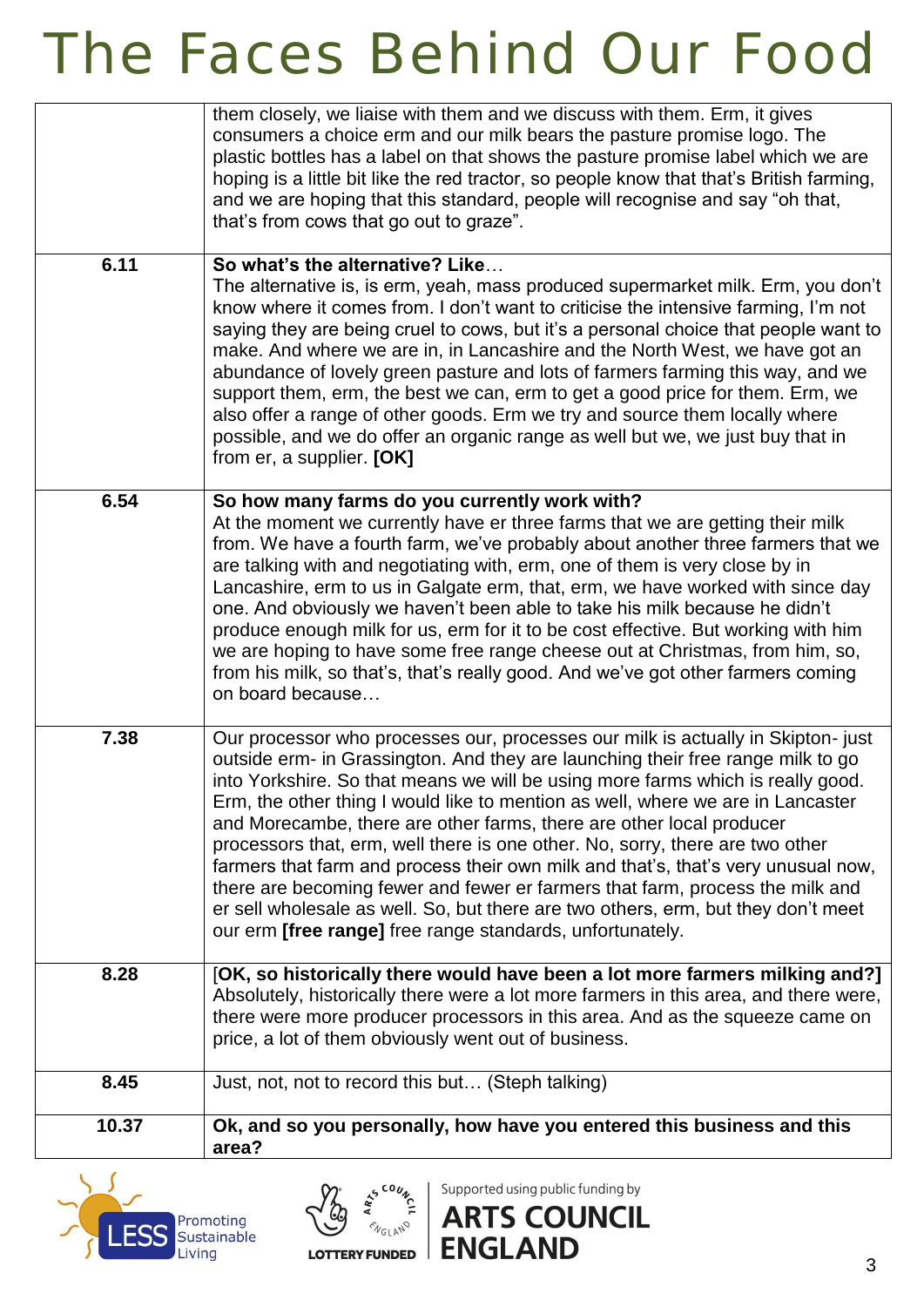|       | (laughs) me personally, Chris has always been involved erm, with the milk, er, as<br>a family we sort of Chris started off as a milkman and then we have always<br>been involved, we have always been interested, we like the customer service.<br>Erm and just as the business grew, erm, Chris needed some, sort of help on the<br>administration side. Erm, and I took a, a career pause and came to help him a<br>couple of days a week and quite enjoyed it. And then after 12 months I had to<br>make a decision whether erm, I gave up my career in education or I came to<br>work with Chris. And at that time it was new and it was exciting. And we were<br>looking into free range milk and I decided, yeah, I'd quite like to do this. So it's<br>been a career change for me. But, from my side in education, the sort of liaising<br>with other people and discussing things- I like that sort of social, erm, customer<br>service type skills. So it was my sort of customer service skills as well as the<br>administration.                                                                                   |
|-------|--------------------------------------------------------------------------------------------------------------------------------------------------------------------------------------------------------------------------------------------------------------------------------------------------------------------------------------------------------------------------------------------------------------------------------------------------------------------------------------------------------------------------------------------------------------------------------------------------------------------------------------------------------------------------------------------------------------------------------------------------------------------------------------------------------------------------------------------------------------------------------------------------------------------------------------------------------------------------------------------------------------------------------------------------------------------------------------------------------------------------------|
| 11.36 | I wasn't planning on asking this but, through doing these interviews, it<br>appears that the women, or the wives, tend to pick up this admin side of<br>farming. Would you say that was the case? What's the role of women in the<br>farming industry in the [000] UK today? [Aaaa]<br>I, I wouldn't like to say (laughs). I really wouldn't like to say. Erm, I'm sure that<br>there are many that are hands on. I mean I have been hands on initially, in the<br>initial days. Certainly going out on deliveries. Erm, I have always helped with<br>that. I probably have met most of the customers that we supply to wholesale.<br>Erm, there is a point now physically, I do struggle with deliveries and we have<br>just got, got too big. But I wouldn't like to say, erm, I would say it is probably very<br>mixed. It depends what your qualities are within, within that business. Erm, I'm<br>sure there are lots of men that are good with admin as well and computers.<br>[yes]. Erm, it's just, I guess it's how couples complement each other, or how<br>within the business structure you work together. [yes]. |
| 12.38 | Alright, so, can you talk us through your average day?<br>My average day Erm, I like to get in about eight o'clock. Erm, me personally<br>[yes? Why not?] So I like to get in about eight o'clock and pick up phone calls,<br>check that deliveries have gone OK, listen to the answering machine. And just<br>day-to-day I deal with phone calls, collect orders in, erm, collate information.<br>Erm, I do social media. I do Facebook and Twitter, so I like to indulge with that<br>with the business. Erm yeah, I'm just hand on. I deal with customers as they<br>come in to pick orders. Erm, I support the van drivers when they come back -<br>any order that might need picking. Erm yeah it's just, never a dull moment!<br>(laughs)                                                                                                                                                                                                                                                                                                                                                                                |
| 13.27 | And what about the milkmen that you work with- what would their day<br>involve?<br>The milkmen, erm, typically, obviously, a very early start. They come in, erm,<br>pick their, collect their order and go out and deliver. Some of them deliver six<br>days a week, some of them deliver three days a week. Erm, and they come back<br>here, probably between erm, some of them get back at five, some of them get<br>back up to nine o'clock [in the evening?]. It depends on what day No in the<br>morning. So they are out early morning and they come back so I meet some of<br>them when they come back erm, we chat about the weather of course (laughs),                                                                                                                                                                                                                                                                                                                                                                                                                                                              |





Supported using public funding by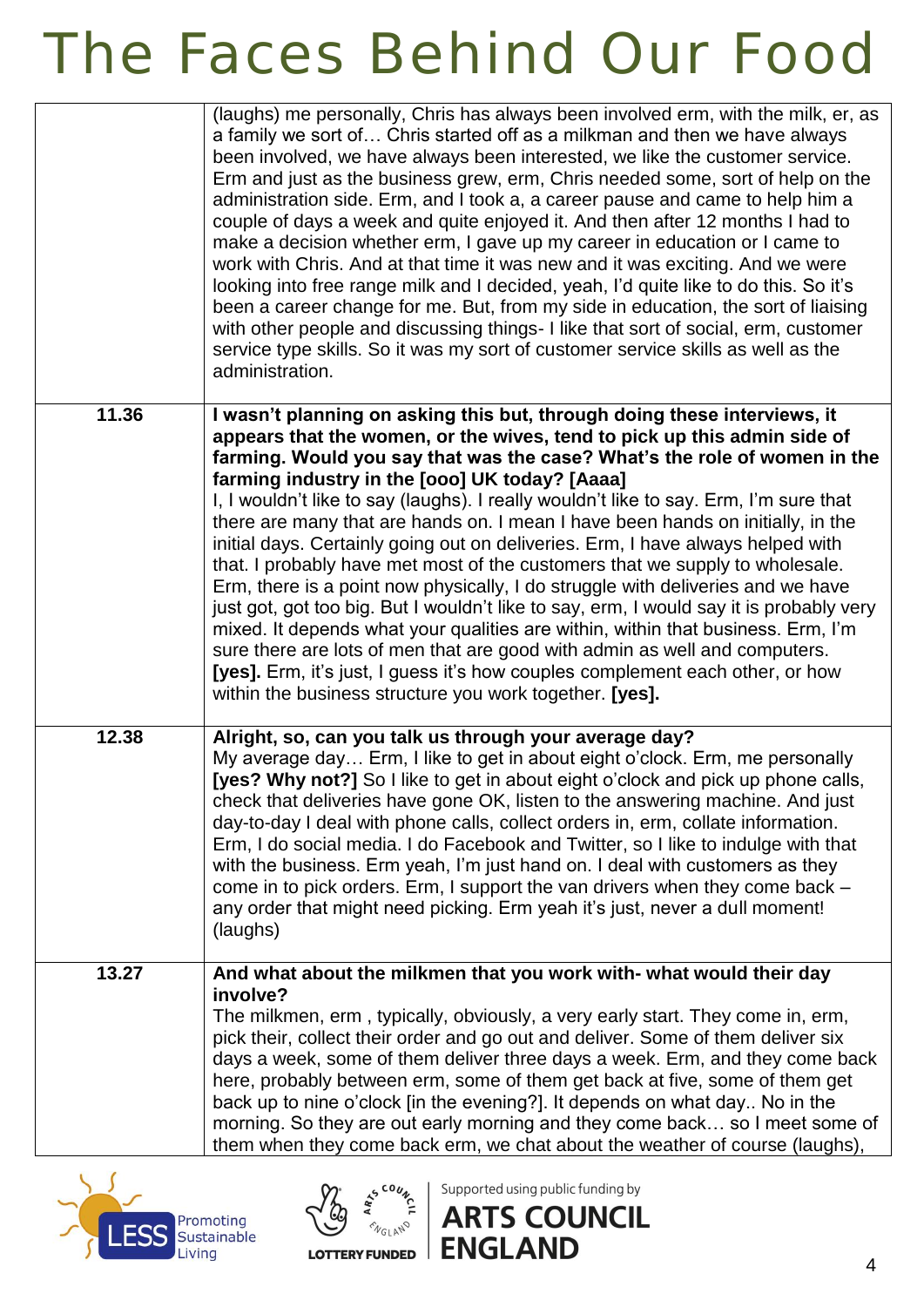|       | erm, we pass on any information if any customers are moving from one area<br>that-that milkmen doesn't cover – we pass on information. And for them, I think,<br>some of them go back to bed- and catch up on some sleep, and then they<br>obviously have collecting to do so many days a week as well. [Ok] So yeah                                                                                                                                                                                                                                                                                                                                                                                                                                                                                                                                                                                                                                                                                                                                                                                                                                                                                                                                                                                                                                        |
|-------|-------------------------------------------------------------------------------------------------------------------------------------------------------------------------------------------------------------------------------------------------------------------------------------------------------------------------------------------------------------------------------------------------------------------------------------------------------------------------------------------------------------------------------------------------------------------------------------------------------------------------------------------------------------------------------------------------------------------------------------------------------------------------------------------------------------------------------------------------------------------------------------------------------------------------------------------------------------------------------------------------------------------------------------------------------------------------------------------------------------------------------------------------------------------------------------------------------------------------------------------------------------------------------------------------------------------------------------------------------------|
| 14.21 | So if a farmer is, erm, raising conventional milk, and they want to start<br>offering free range milk. Is there a process for doing that and how long<br>does that typic, typically take?<br>Yes, there is a process. If, if they got in touch with us we would pass them to the<br>free range dairy network. And they, they have the set of standards. And they<br>would have to register with them and then discussions would begin, erm, about<br>the standards- whether they meet the standards. Erm, and then they would have<br>to have a farm inspection to make sure they have got the relevant paperwork to<br>prove erm, that they do meet the standards. Erm, and we are in discussions with<br>quite a few farmers that ring us and say "I'm a grassland farmer, er would you be<br>interested?" And we are like yeah, please, you need to register and get in touch<br>and we'll, we'll work with you. [OK, erm]. It doesn't take very long. If they are<br>already grassland farmers they just need to register. For a lot of the farmers that<br>we work with, they actually don't have to change their farming style or technique<br>because they do work in that way. They keep their cows out, what they perhaps<br>don't keep is a record of when the cows went out and when they go back in, but<br>we have to have that standard [OK]. |
| 15.29 | Erm, and do you, as Stephenson's, offer a better deal for farmers than<br>supermarkets? And can you explain<br>For the farmers that we work with we, we hopefully, we offer a better deal. Erm,<br>it's all about the price that they are getting and we, we pay erm a levy. We pay a<br>premium slightly more than what they would be getting. So we hope that we, we<br>can do. I can't, I can't discuss, or I don't know what each individual farmer would<br>be getting for their milk because that's between them and the, the processor.<br>Erm, but, yes, we do, we work with them, we don't, you know we talk to them<br>about it. And the farms, the farmers that we work with, they are happy with the<br>price that they are getting. Obviously they would like more, erm, but we are<br>working towards that as sales increase [yes, OK].                                                                                                                                                                                                                                                                                                                                                                                                                                                                                                       |
| 16.16 | So, you use a fleet of milkmen (laughs)erm, it seems that milkmen are<br>becoming increasingly rare? So I haven't seen one for a very long time. Is<br>that the case?<br>I think we are very lucky where we are in Lancaster and Morecambe, with, and<br>the rural areas around us, with how many milkmen we have. We are very, very<br>privileged. And, and in this area we have seen a increase, an increase in<br>doorstop sales. Now whether that is to do with, erm, the issues about farmers<br>being paid a poor price on television that was highlighted a few months ago, or<br>whether it's to do with free range milk that people are supporting and making that<br>informed choice? But where we are within Lancaster and Morecambe and the<br>surrounding areas, I think we are very, very privileged with the amount of<br>milkmen that we have. I know there are other areas where there aren't milkmen,<br>erm so, there isn't actually a milkman in Galgate. Erm I had somebody contact<br>me the other day that was trying to get milk deliveries in Galgate and there isn't                                                                                                                                                                                                                                                              |





Supported using public funding by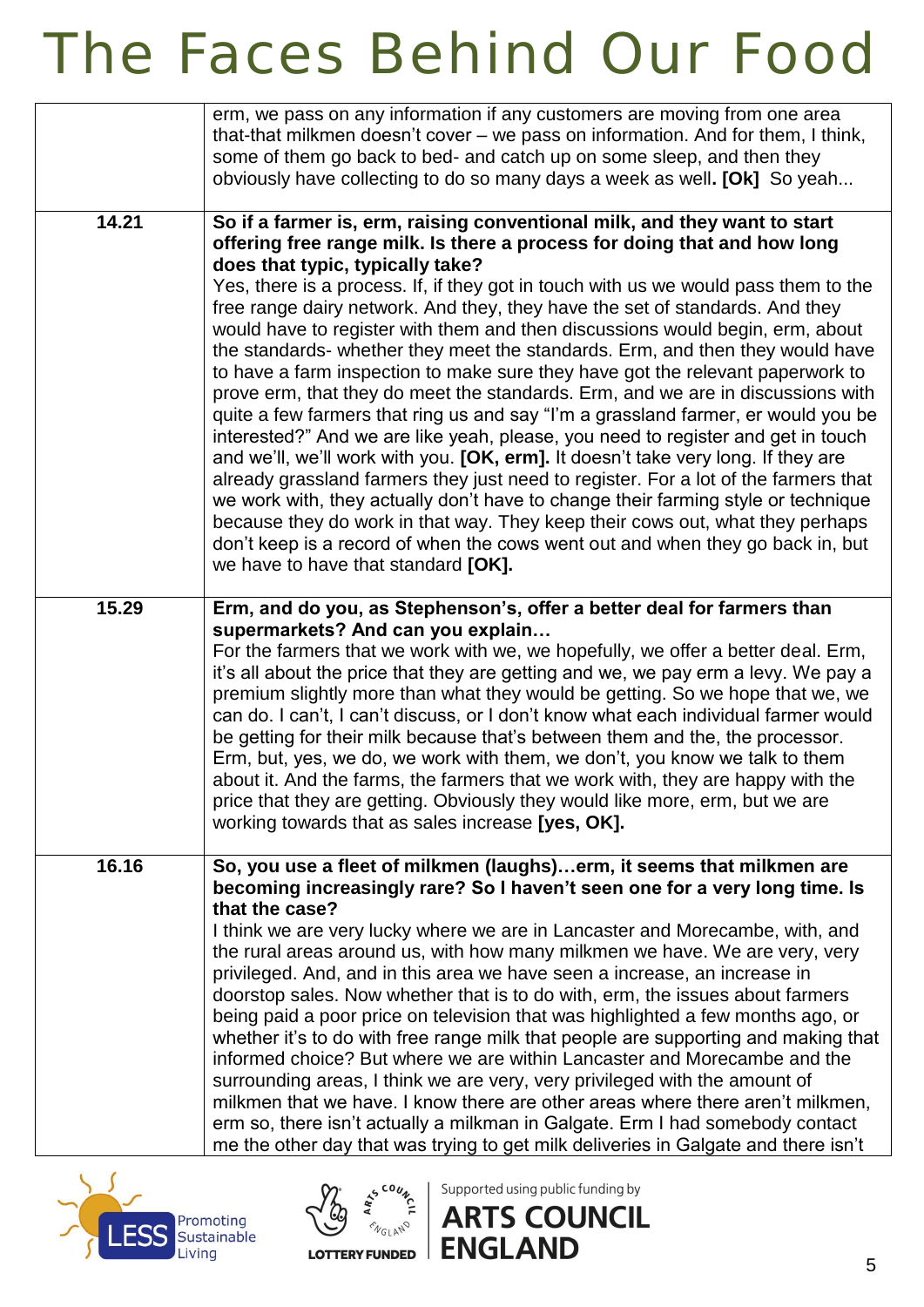|       | an actual milkman in that village, which is very unusual in this area. But I think<br>Preston has got quite a good coverage as well erm, and Kendall has a few<br>independent milkmen, but I think generally as a country it is in the decline. [OK]                                                                                                                                                                                                                                                                                                                                                                                                                                                                                                                                                                                                                                                                                                                                                                                                                                                                       |
|-------|----------------------------------------------------------------------------------------------------------------------------------------------------------------------------------------------------------------------------------------------------------------------------------------------------------------------------------------------------------------------------------------------------------------------------------------------------------------------------------------------------------------------------------------------------------------------------------------------------------------------------------------------------------------------------------------------------------------------------------------------------------------------------------------------------------------------------------------------------------------------------------------------------------------------------------------------------------------------------------------------------------------------------------------------------------------------------------------------------------------------------|
| 17.25 | And what do you enjoy most about your job? And least?<br>Erm, I'll have to think about that. (pause) I think the most rewarding thing is, is<br>when somebody rings up and says they have made the decision that they would<br>like free range milk and that's, you know, whether they are a doorstep customer<br>buying one pint a week or whether they are a café that has decided that they<br>want to offer their customers free range milk, there's, you know that's really great<br>that you've, somebody else is sort of joined our, we say they are joining our<br>growing herd. And that is. It doesn't matter how great or small they are, it's really<br>nice to have that support.                                                                                                                                                                                                                                                                                                                                                                                                                             |
| 18.07 | I think probably the, the downside for me, is not being able to support as many<br>farmers as we'd like too. Erm, and not having, I think the hardest thing is, erm,<br>not having the, the structure as a small business to sort of get your message out<br>there and compete with the supermarkets as, aserm, as, or to be able to<br>financially spend as much as they do.                                                                                                                                                                                                                                                                                                                                                                                                                                                                                                                                                                                                                                                                                                                                              |
| 18.36 | When we first launched free range milk, we were only a small company and we<br>had to look at how we did it very carefully and erm obviously we were on a very<br>tight budget. And at a similar time I read an article about Arla, erm, who had<br>spent £1.2 million on their advertising campaign for, I think it was the pure filter,<br>and it was just like: how do you, that's the downside of it, how do you compete<br>with that? [hmmm]                                                                                                                                                                                                                                                                                                                                                                                                                                                                                                                                                                                                                                                                          |
| 19.01 | So, final, are there any other opportunities or challenges that we haven't<br>covered that you'd like to talk about?<br>I, I just think it's, its, its education. I think a lot of people still presume that all<br>cows go out to graze and don't realise the detail that goes into the milk, from<br>farm to fridge. There is a lot that goes in there and people have a romantic idea<br>that all cows go out to graze, that the milk is collected and it's somehow gets in a<br>bottle and it's sent to the supermarket. It's a lot more complicated than that. And<br>er, and the supermarkets again are very good at, erm, giving consumers, or<br>misleading consumers I feel. And erm and I think, for the last 18 months I feel<br>like we've been, I don't want to say educating as people are educated, but, sort<br>of pointing them in the right direction to give consumers a choice. Erm, and that<br>is probably one of the rewarding things, that when you say to people that there is<br>a choice out there, you need to start asking for it. And that is when we will begin<br>to make an impact. [OK]. |
| 20.08 | One more, so with the Brexit vote, what, what do you, do you see that<br>having an impact on the milk industry and on free range milk?<br>My, my personal opinion is, that it possibly will have an effect on the dairy<br>industry because the wider picture is that, that lots of farms erm supply milk and,<br>some of it does go out to Europe, some of its dried. But also, erm Arla- one of the<br>big companies, Muller Wiseman, are European countries* (*meant to say<br>companies) so, when you look at the codes on yoghurts it might have 'EC', and                                                                                                                                                                                                                                                                                                                                                                                                                                                                                                                                                            |





Supported using public funding by